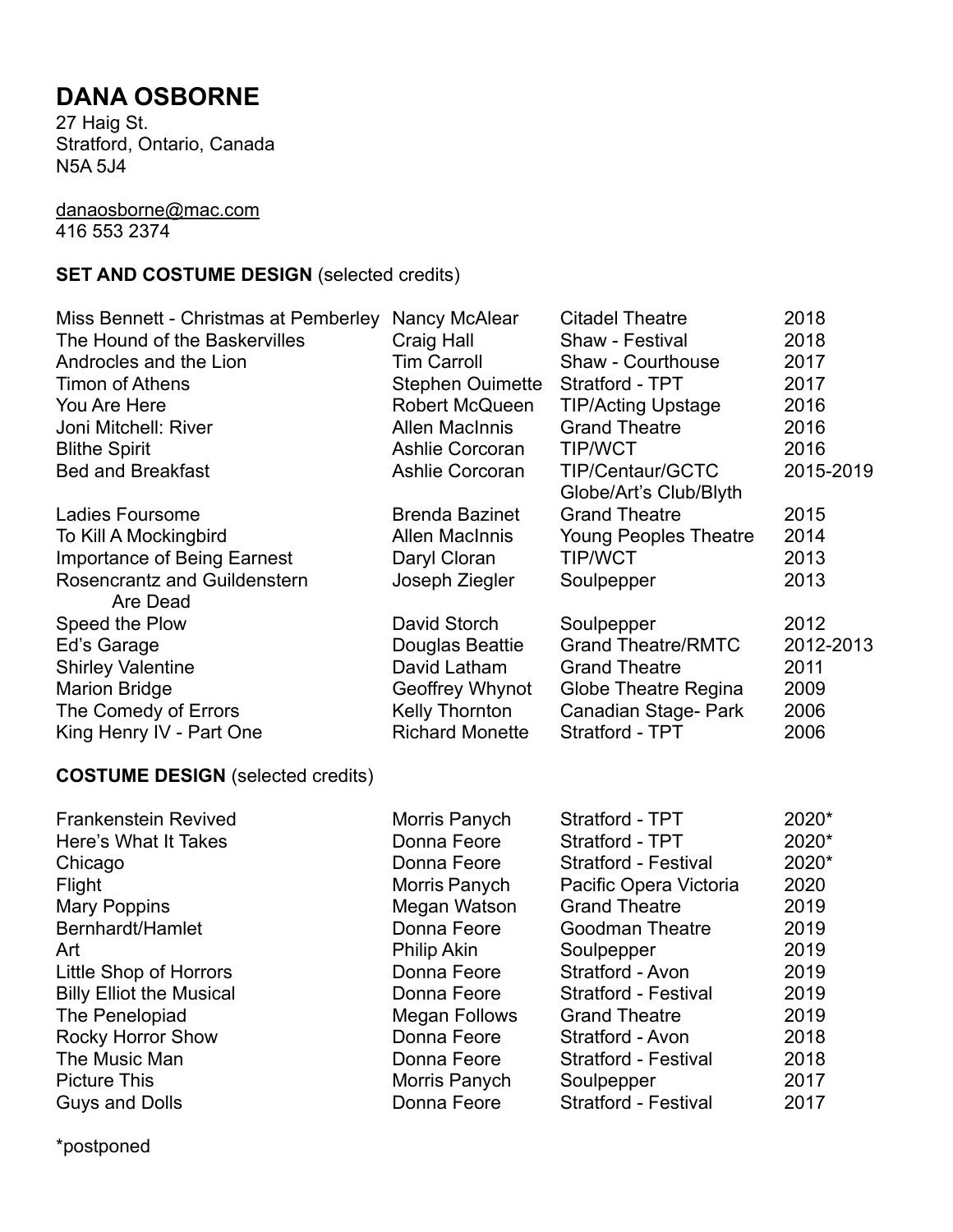| Father Comes Home From the Wars<br>Parts 1, 2 & 3 | Weyni Mengesha          | Soulpepper                   | 2017      |
|---------------------------------------------------|-------------------------|------------------------------|-----------|
| All My Sons                                       | Martha Henry            | Stratford - TPT              | 2016      |
| The Lion, The Witch and The                       | <b>Tim Carroll</b>      | Stratford - Avon             | 2016      |
| Wardrobe                                          |                         |                              |           |
| The Barber of Seville                             | Morris Panych           | Pacific Opera Victoria       | 2016      |
| <b>Possible Worlds</b>                            | <b>Mitchell Cushman</b> | Stratford - Studio           | 2015      |
| Carousel                                          | Susan Schulman          | Stratford - Avon             | 2015      |
| Hayfever                                          | Alisa Palmer            | Stratford - Avon             | 2014      |
| Man of La Mancha                                  | Robert McQueen          | Stratford - Avon             | 2014      |
| The God Who Comes                                 | <b>Christian Barry</b>  | Hawksley Workman Tour        | 2012-2014 |
| <b>Fiddler On The Roof</b>                        | Donna Feore             | <b>Stratford - Festival</b>  | 2013      |
| Macbeth                                           | Morris Panych           | Pacific Opera Victoria       | 2012      |
| The Wanderlust                                    | Morris Panych           | Stratford - TPT              | 2012      |
| You're A Good Man,                                | Donna Feore             | Stratford - Avon             | 2012      |
| <b>Charlie Brown</b>                              |                         |                              |           |
| <b>Ghosts</b>                                     | Morris Panych           | Soulpepper                   | 2011      |
| Hosanna                                           | Weyni Mengesha          | Soulpepper                   | 2011      |
| As You Like It                                    | Des McAnuff             | <b>Stratford - Festival</b>  | 2010      |
| Parfumerie                                        | Morris Panych           | Soulpepper                   | 2011-2013 |
| The Mill Parts 1, 2 & 3                           | Daryl Cloran            | Theatrefront                 | 2009-2010 |
|                                                   | <b>Christian Barry</b>  |                              |           |
|                                                   | Sarah Stanley           |                              |           |
| Antigone                                          | Chris Abraham           | Soulpepper                   | 2009      |
| A Funny Thing Happened On                         | Des McAnuff             | Stratford - Avon             | 2009-2010 |
| The Way to the Forum                              |                         | <b>Mirvish Productions</b>   |           |
| <b>Glengarry Glen Ross</b>                        | David Storch            | Soulpepper                   | 2009      |
| Moby Dick                                         | Morris Panych           | Stratford - Studio           | 2008      |
| Dying To Be Sick                                  | <b>Brendan Healy</b>    | Pleiades/NAC                 | 2007      |
| The Time of Your Life                             | <b>Albert Schultz</b>   | Soulpepper                   | 2007/2011 |
| The Sarajevo Project                              | Daryl Cloran            | <b>Theatrefront</b>          | 2006      |
| The Lark                                          | Michael<br>Lindsay Hogg | <b>Stratford - Festival</b>  | 2005      |
| Cat On A Hot Tin Roof                             | <b>Richard Monette</b>  | Stratford - Avon             | 2005      |
| <b>The Leisure Society</b>                        | Ken Gass                | <b>Factory Theatre</b>       | 2005      |
| <b>Timon of Athens</b>                            | <b>Stephen Ouimette</b> | Stratford - TPT              | 2004      |
| Agamemnon                                         | David Latham            | Stratford - Studio           | 2003      |
|                                                   |                         |                              |           |
| <b>SET DESIGN</b>                                 |                         |                              |           |
| Jacob Two Two and                                 | <b>Allen MacInnis</b>   | Young People's Theatre       | 2015      |
| the Hooded Fang                                   |                         |                              |           |
| <b>TV/FILM</b>                                    |                         |                              |           |
| A Christmas Carol                                 | <b>Ross Petty</b>       | <b>CBC/Family Channel</b>    | 2018      |
| <b>Timon of Athens</b>                            | <b>Stephen Ouimette</b> | <b>Stratford Festival HD</b> | 2017      |
| The Rules Part 1                                  | <b>Jason Sherman</b>    | Bravo!Fact                   | 2012      |